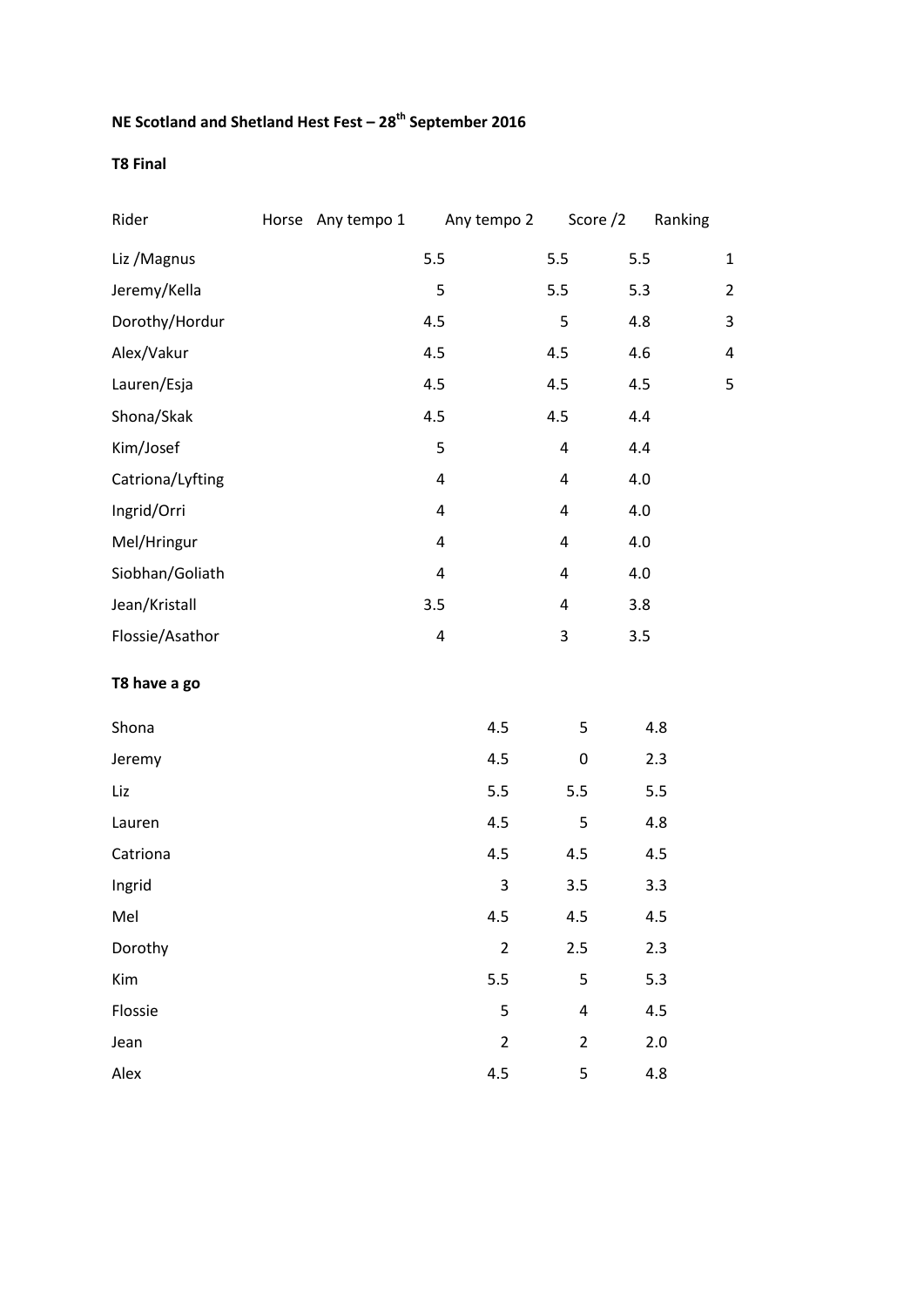## **Have-a-go V5**

| Rider    | Horse    | tölt | trot | walk        | canter | Score /4       |        |
|----------|----------|------|------|-------------|--------|----------------|--------|
| Jean     | Kristall |      | 3.5  | 5.5         | 6.5    | 5.5            | 5.251  |
| Shona    | Skák     |      | 4.5  | 5           | 5      | 5.5            | 5.002  |
| Kim      | Josef    |      | 4.5  | 5.5         | 5.5    | 4.5            | 5.003  |
| Alex     | Vákur    |      | 4.5  | 4           | 5      | 5              | 4.634  |
| Dorothy  | Hörður   |      | 4    | 5.5         | 5      | $\overline{4}$ | 4.635  |
| Mel      | Hringur  |      | 4    | 5.5         | 5      | 3              | 4.386  |
| Catriona | Lyfting  |      | 4.5  | 4.5         | 5.5    | $\overline{2}$ | 4.137  |
| Jeremy   | Kella    |      | 5    | 4           | 3      | 4              | 4.008  |
| Liz      | Magnus   |      | 5    | $\mathbf 0$ | 4.5    | 3              | 3.139  |
| Ingrid   | Orri     |      | 4.5  | 0           | 6      | $\mathbf{1}$   | 2.8810 |
| Flossie  | Ásaþór   |      | 3.5  | 2.5         | 5.5    | 0              | 2.8811 |
| Lauren   | Esja     |      | 4    | 0           | 5      | $\mathbf{1}$   | 2.5012 |

| <b>Finals Rider</b> | Horse    | tölt | trot                    | walk                    | canter    | Score /4       | Ranking |                  |
|---------------------|----------|------|-------------------------|-------------------------|-----------|----------------|---------|------------------|
| Shona               | Skák     |      | 5                       | $\boldsymbol{6}$        | 6         | 5.5            | 5.6     | $\mathbf 1$      |
| Kim                 | Josef    |      | 4.5                     | 5.5                     | 6         | 5.5            | 5.4     | $\overline{2}$   |
| Catriona            | Lyfting  |      | 5                       | 5.5                     | 5.5       | 4.5            | 5.1     | 3                |
| Jean                | Kristall |      | 3                       | 5.5                     | 6.5       | 5.5            | 5.1     | 3                |
| Jeremy              | Kella    |      | 5                       | 5                       | 4.5       | 4.5            | 4.8     | 5                |
| Alex                | Vákur    |      | 5                       | $\mathbf 1$             | 5.5       | 5.5            | 4.3     | $\boldsymbol{6}$ |
| Mel                 | Hringur  |      | 4.5                     | 5.5                     | 5         | $\overline{2}$ | 4.3     | $\boldsymbol{6}$ |
| Dorothy             | Hörður   |      | $\overline{2}$          | 5.5                     | $\pmb{4}$ | 5              | 4.1     | 8                |
| Lauren              | Esja     | 4.5  |                         | $\overline{\mathbf{3}}$ | 4.5       | $\overline{2}$ | 3.5     | 9                |
| Flossie             | Ásaþór   |      | $\overline{\mathbf{4}}$ | 5                       | 5         | 0              | 3.5     | 9                |
| Siobhan             | Goliath  |      | $\overline{\mathbf{4}}$ | $\overline{4}$          | 5         | 0              | 3.3     | 11               |
| Ingrid              | Orri     |      | 4                       | $\pmb{0}$               | 5         | 3              | 3.0     | 12               |
| Liz                 | Magnus   |      | 5.5                     | $\pmb{0}$               | 5         | 0              | 2.6     | 13               |